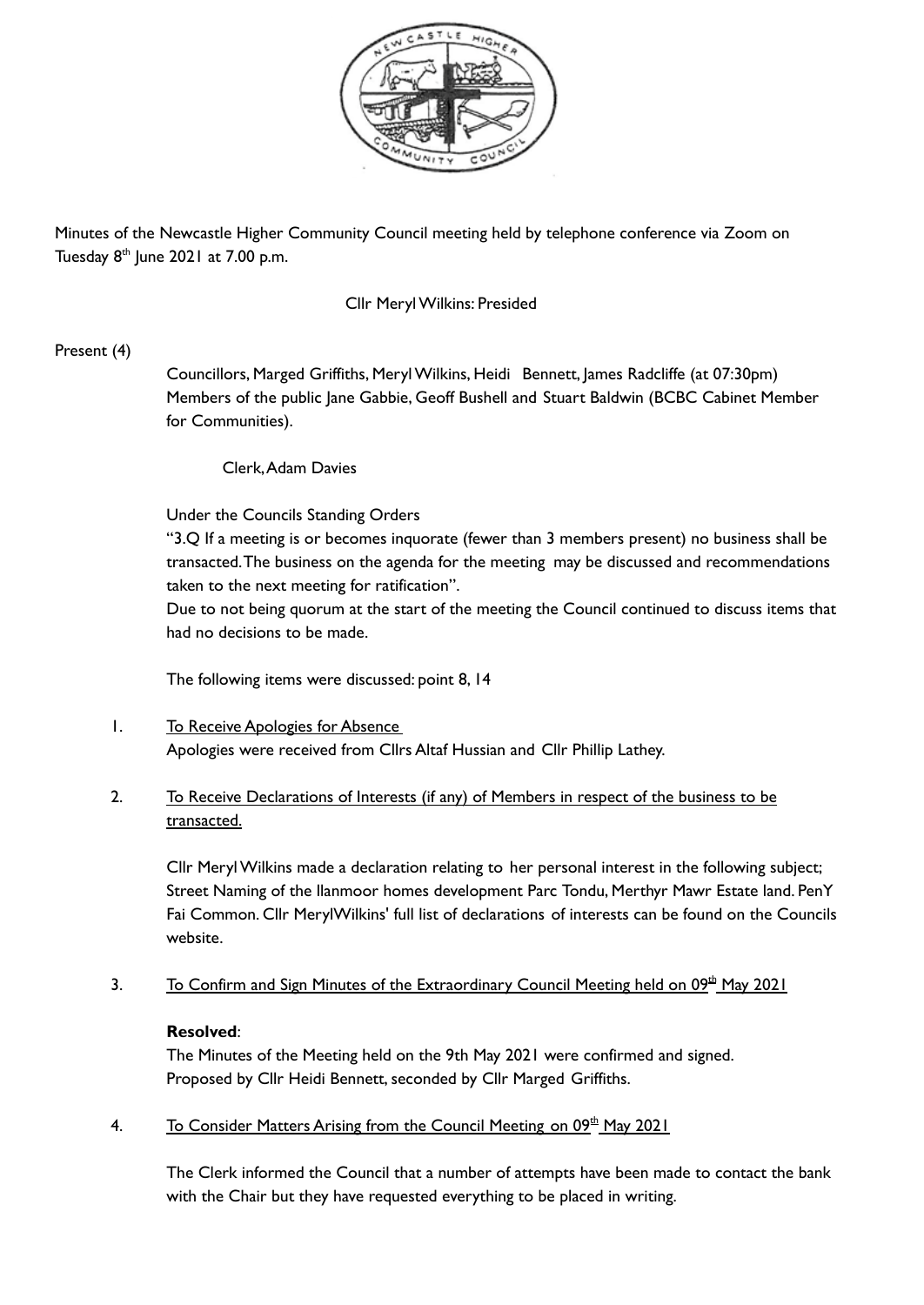The Clerk updated the Council that information was sent to Barry Smith in Bridgend requesting if they would provide us with further legal advice but noted they are unable to help due to the speciality of the advice.

### **Resolved:**

The Council accepted the recommendation that no further advice should be sought regarding the Audit Wales report.

The Council agreed that the Clerk sends all information necessary to the bank.

## 5. To Confirm and Sign Minutes of the Council Annual Meeting Meeting held on 11<sup>th</sup> May 2021

#### **Resolved**:

The Minutes of the Meeting held on the 11th May 2021 were confirmed and signed

6. To Confirm and Sign Minutes of the Council Meeting held on  $11^{\underline{th}}$  May 2021

### **Resolved**:

The Minutes of the Meeting held on the 11th May 2021 were confirmed and signed

7. To Consider Matters Arising from the Council Meeting on 11<sup>th</sup> May 2021

There were no matters arising from the minutes

8. To receive Reports from Community Associations

Member of the public Geoff Bushell informed the Council that the Aberkenfig and Tondu Community Association are in favour of the 5g mast that is to be placed in Pentre Felin. 5g mast at pentre felin.

9. To receive questions or comments from Members of the Public

There were no questions from members of the public.

- 10. To receive BCBC Members Reports
	- (a) Cllr Altaf Hussain

Cllr Altaf Hussain was unable to attend.

(b) Cllr James Radcliffe

Cllr James Radcliffe requested that Councillor have a look at the current LDP plan for Bridgend. **Resolved:**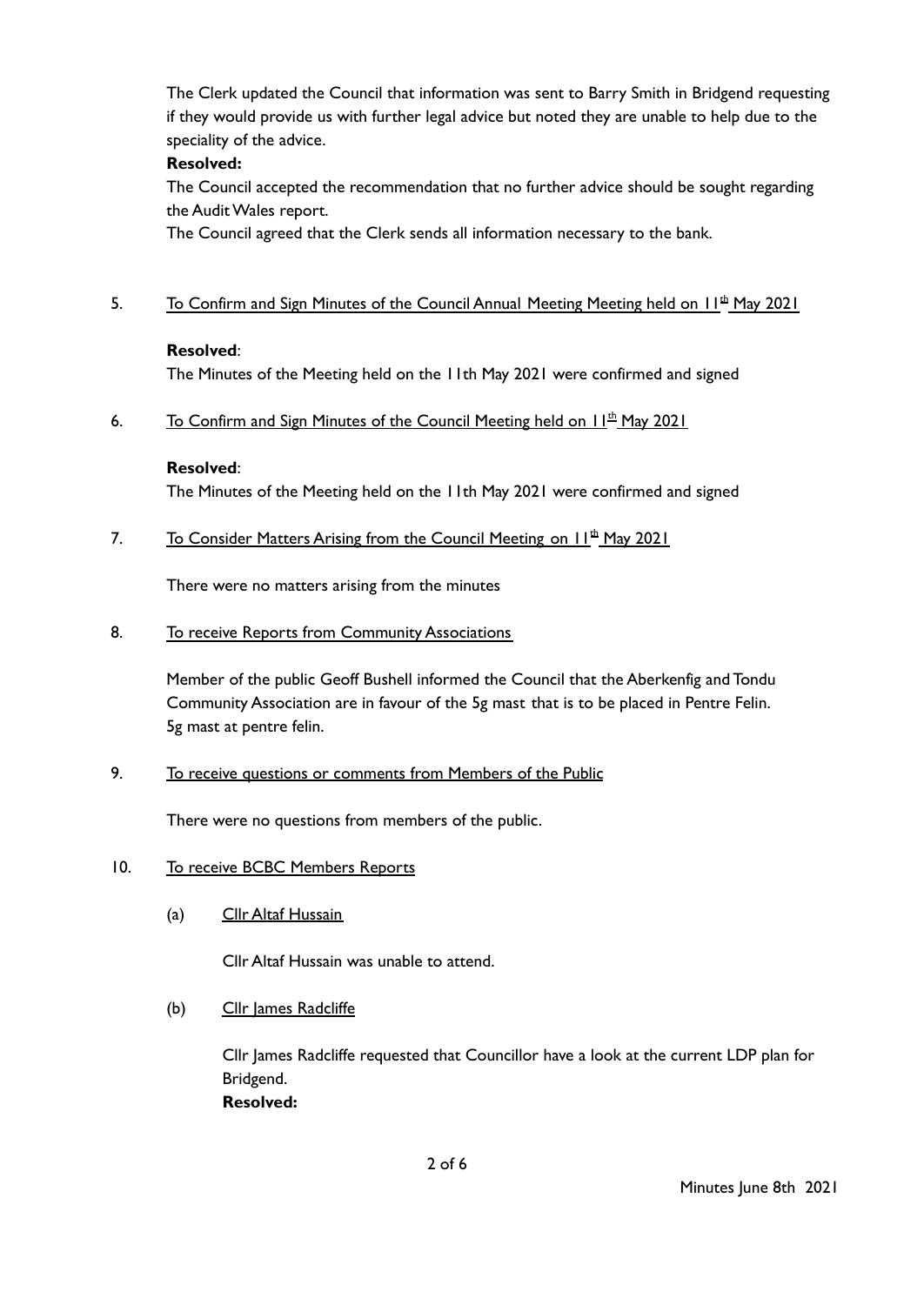LDP to be placed on next month's agenda.

#### 11. To receive Maintenance Group Report

#### **Resolved:**

The Clerk to clarify the following: what responsibilities the Council has, what the Council has done in the past, how much it has cost the Council previously.

#### 12. To Review Standing Orders

The Council agreed to continue to update its Standing Orders with a reduced Councillor numbers. Stuart Baldwin kindly offered his support to update this Councils Standing Orders as a member of the public.

#### **Resolved:**

It was agreed that a working group is to be created to update the Standing Orders.

#### 13. To Confirm a Casual Councillor Vacancy for the Pen Y Fai and Aberkenfig Ward.

The Clerk informed the Council that resignations had been received from Councillor Cllr Anne John, Cllr Malcolm John, Cllr Alex Marshall, Cllr Byron Jones, David Fowler.

#### **Resolved:**

A CasualVacancy request has been sent to BCBC, once received a notice of vacancy will be advertised online and within the Council's notice board.

### 14. To receive report on the Pheasant Field

The Clerk provided the draft lease to King Davies. The Council awaits their report.

### 15. To Consider an Internal Auditor for 2020 - 21

The Clerk provided quotes from 2 internal auditors.

Kerry-Leigh Grabham £450.00

SENTINEL £410 plusVAT

### **Resolved:**

The Council unanimously agreed to contract Kerry-Leigh Grabham to act as our internal Auditor for 2020 - 2021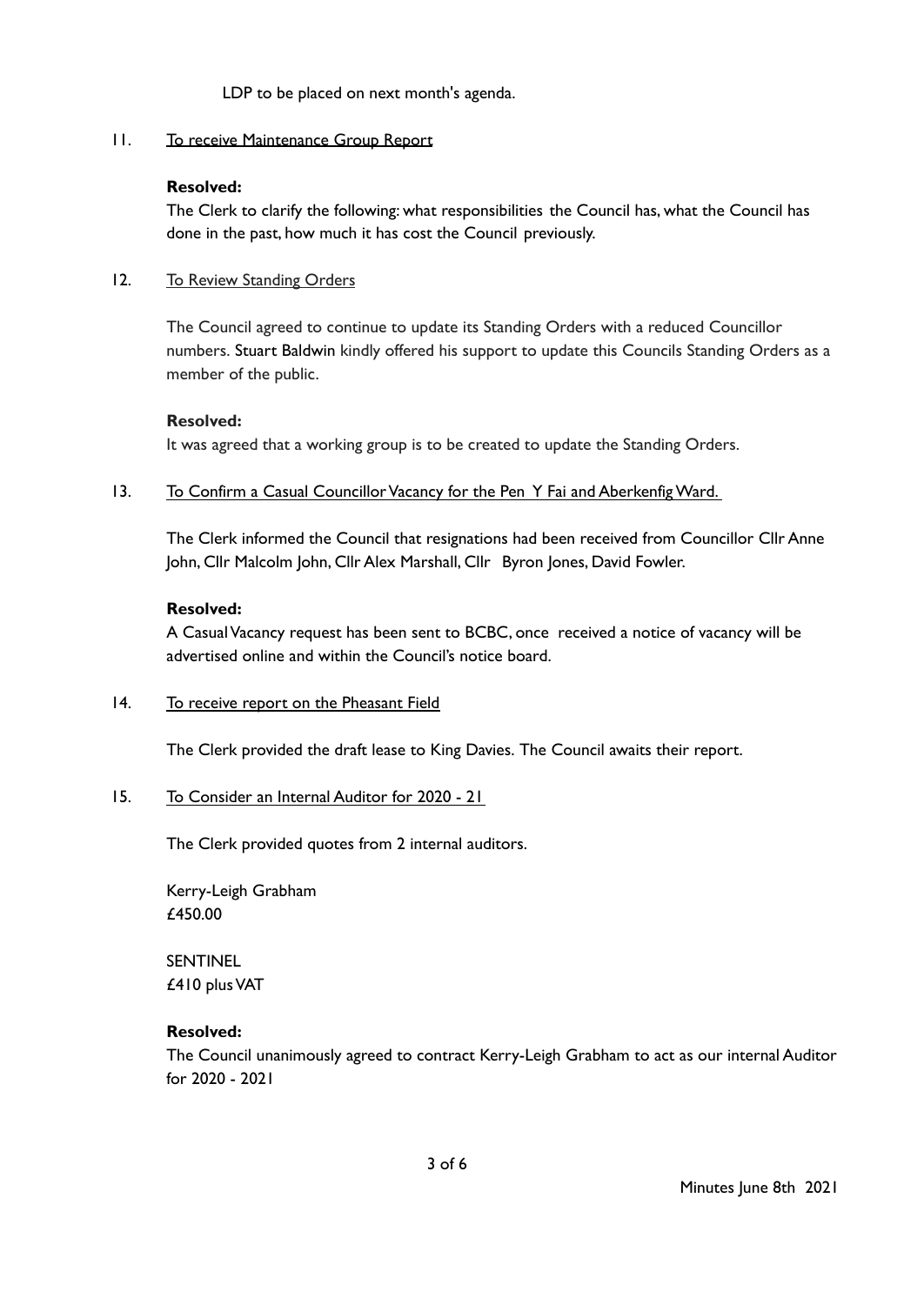### 16. Finance

# (a) To receive an update regarding Audit preparations for Financial year 2020 - 2021

The Clerk informed the Council that he believed that all the necessary items are available for the Internal Auditors review.

# (b) Accounts for payment

|                                   | £      | Cheque Number |
|-----------------------------------|--------|---------------|
| <b>BHIB</b>                       |        |               |
| <b>Public Liability Insurance</b> | 379.62 | 201812        |
| 1st June 21 - 31 May 22           |        |               |
| <b>Quarterly Reimbursements</b>   |        |               |
| <b>Clerk</b>                      | 99.60  | 201815        |
| Quarterly Salary                  |        |               |
| Clerk Salary                      | ****   | 201813        |
| <b>Clerk Tax Contributions</b>    | ****   | 201814        |
| (Information sent to Chair        |        |               |
| and Assistant Chair)              |        |               |

The Clerk noted that the Council only has one sitting Councillor who can now sign cheques. Due to information sourced from One Voice Wales, the Council is unable to request previous Councillors to sign.The Council must wait until the Bank account mandate is updated before making any more payments. Due to this the Clerk noted that he is happy to wait until the bank mandate is updated to receive outstanding payments.

# **Resolved:**

The Clerk noted that he is happy to wait until the bank mandate is updated to receive any outstanding payments due to him.

The Council unanimously agreed to pay the Clerk monthly as per his contract. It was agreed that Cllr Marged Griffiths also be placed on the Councils bank account as a signatory.

# (c) For decision - Pension Provider for NHCC

The Council discussed NEST and The Local Government Pension scheme. NEST required the Council to set up a direct debit to pay into a pension scheme.The Local Government Pension Scheme required a higher contribution than the Council agreed.

# **Resolved:**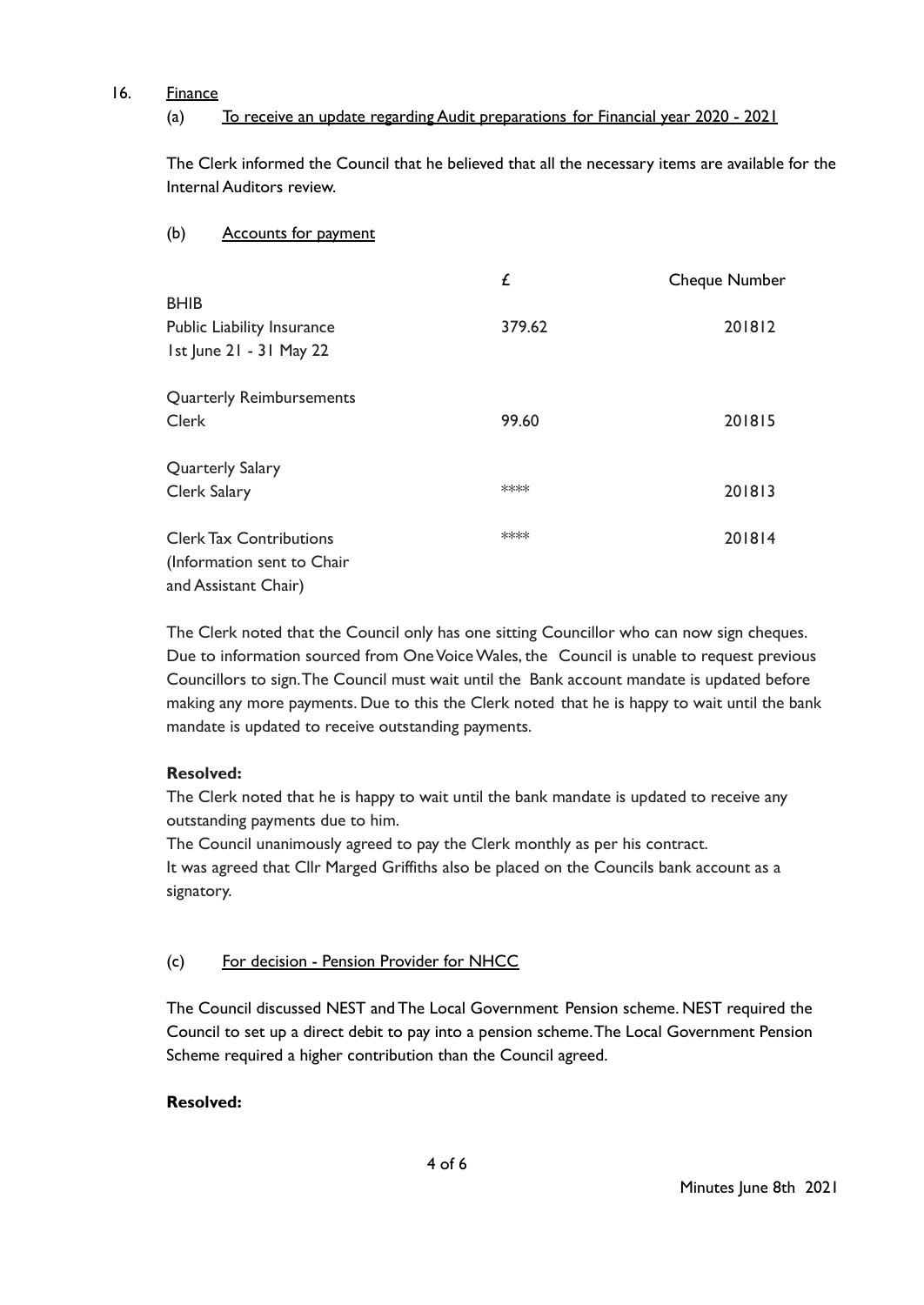The Council agreed to use NEST as its pension provider and ensure a backdated pension contributions are provided to the start of the Clerks contract.

### 17. Correspondence

Japanese knotweed

A resident has raised her concerts regarding Japanese Knotweed at the woods. Email sent to full Council.

Cllr James Radcliffee

Proposed Traffic Regulation Order - A4063

**Community Councillor** 

An interested member of the public emailed regarding current Councillor vacancy

Bridgend C.B.C Remittance Advice

£659.12 received for footpath maintenance

**SLCC** 

Invoices for Books (£174.90), Membership (£154) Paid

Calon Hearts

Defibrillator (£1,300.00) Paid

Alex Marshall

Alex Marshal Attempted to contact the Bank to no avail.

Audit Solutions LTD

Unable to provide us with Audit quote.

Bridgend Town Council

Notified Bridgend Town Council that further dog bins are expected to be placed in the near

future and requested they provide us an updated price.

Kerry Grabham

Audit Quote Provided.

Elections Bridgend

Election office notified the Clerk that the further vacancies must be noted with the next Council meeting and then the vacancies shall be advertised.

Graham Paul

Nathalie Morris requested NHCC information to process the Clerks quarterly salary. (Agreed

May 21)

Mal John

**Resignation** 

RCT Pension Fund

Information Stated above

Berry Smith